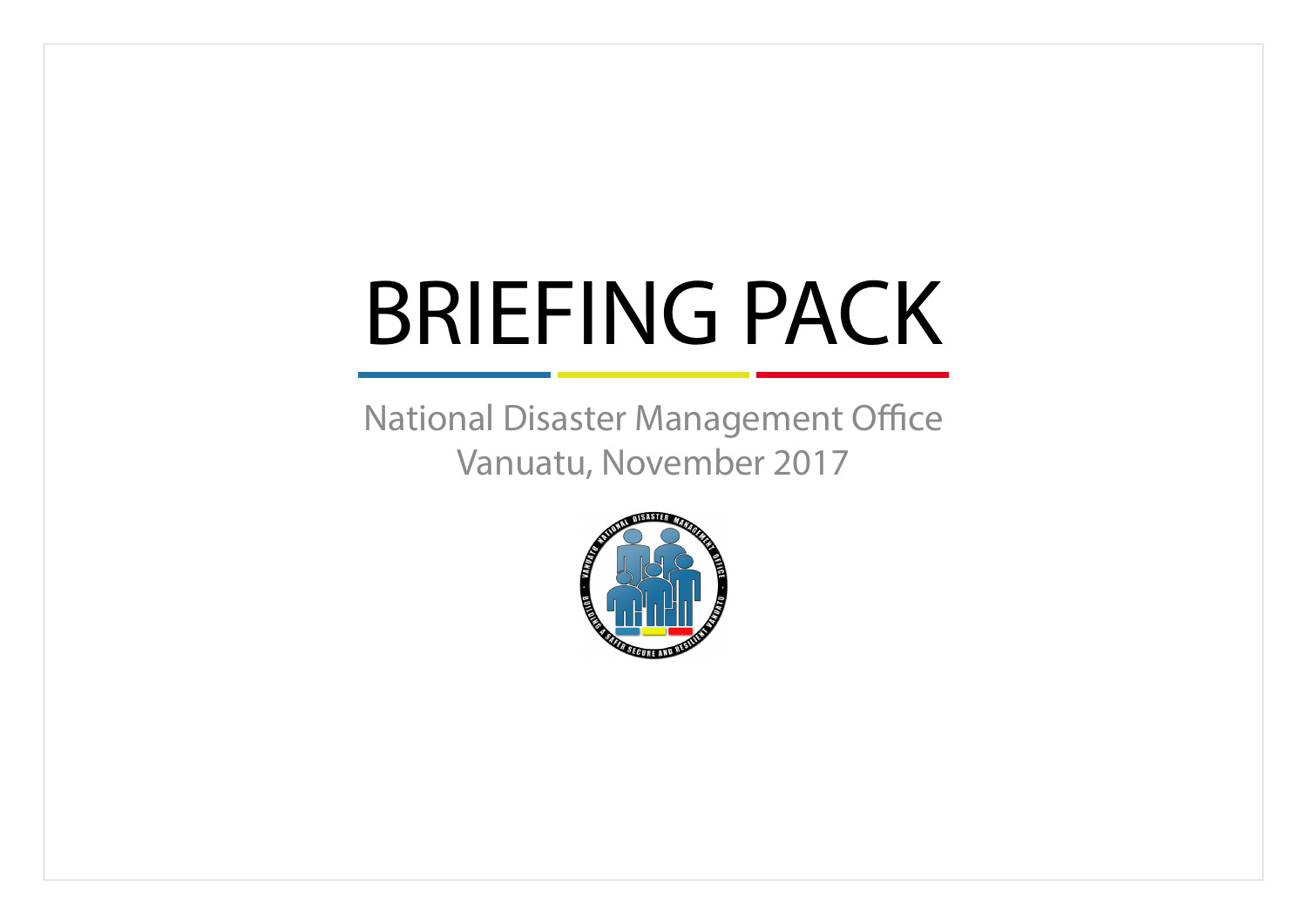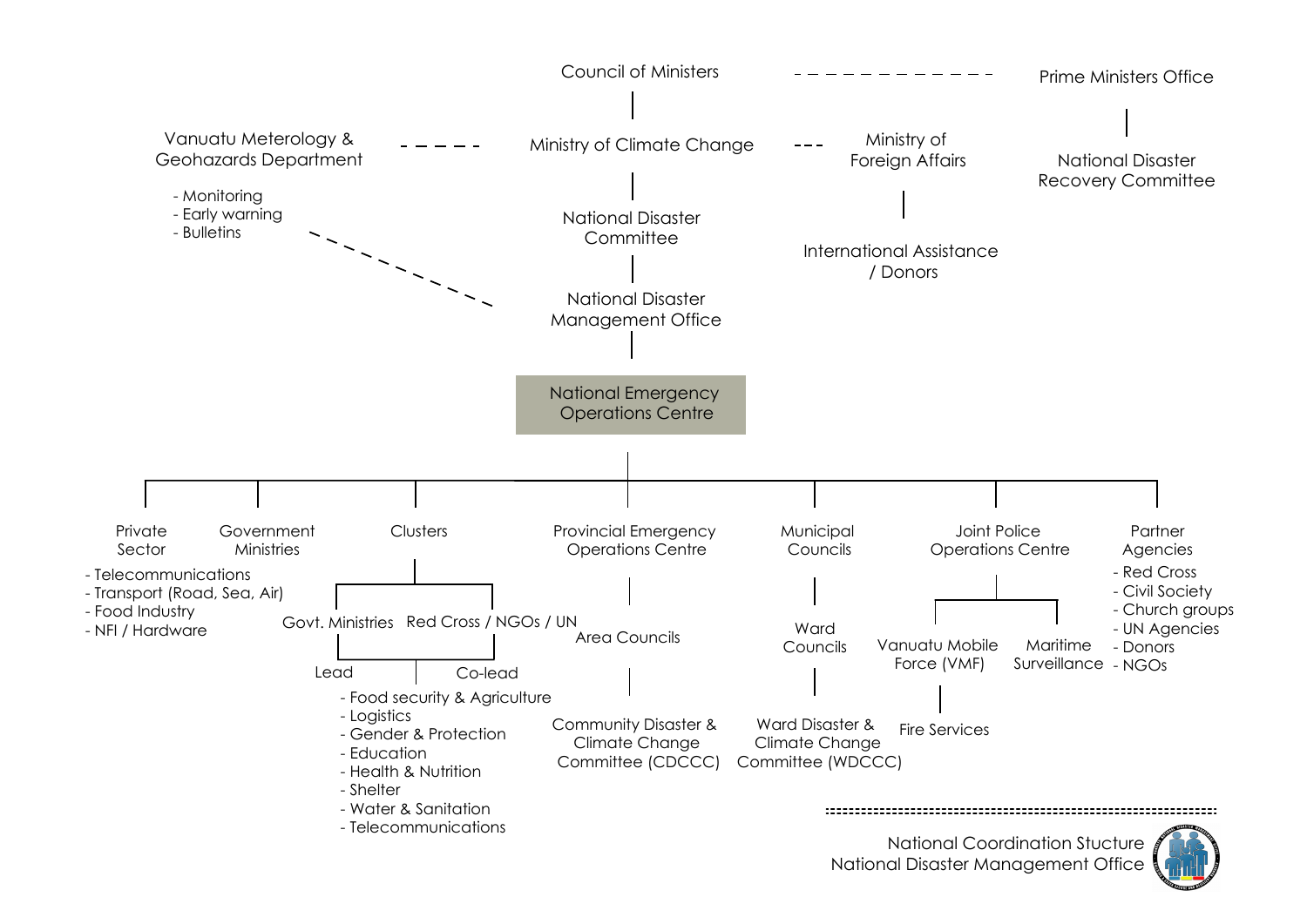

Provincial Coordination Stucture

National Disaster Management Office

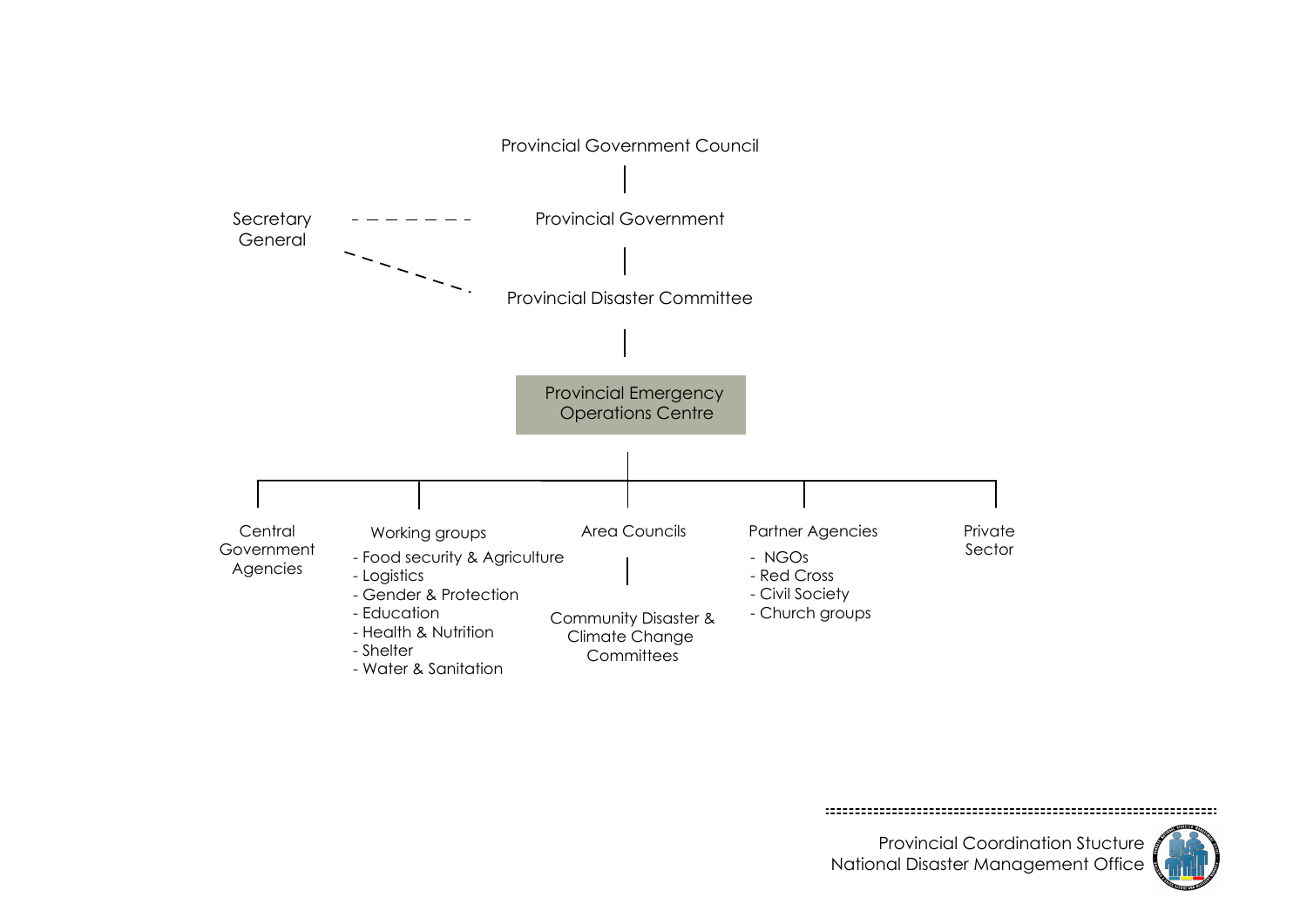

Organisational Stucture National Disaster Management Office

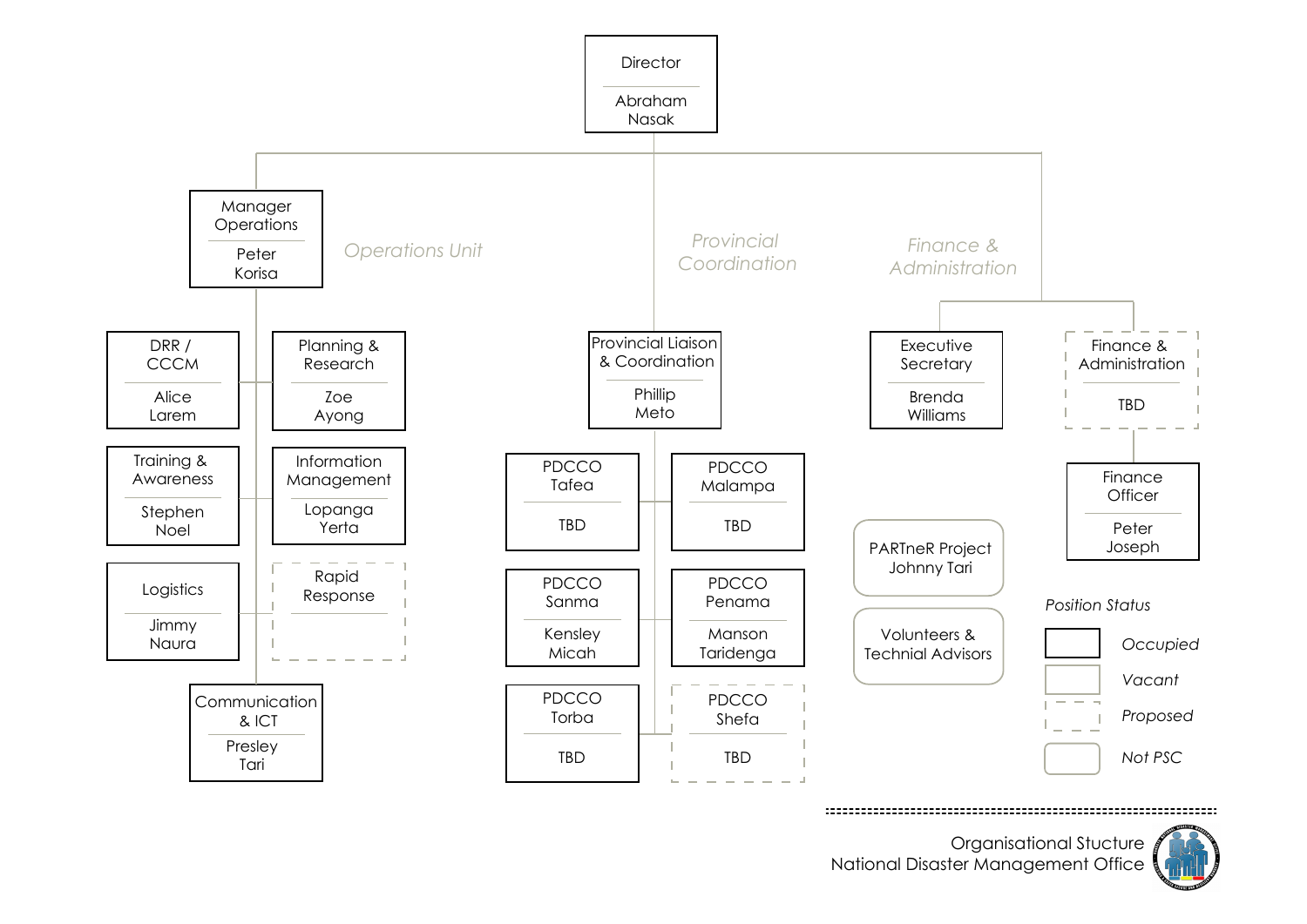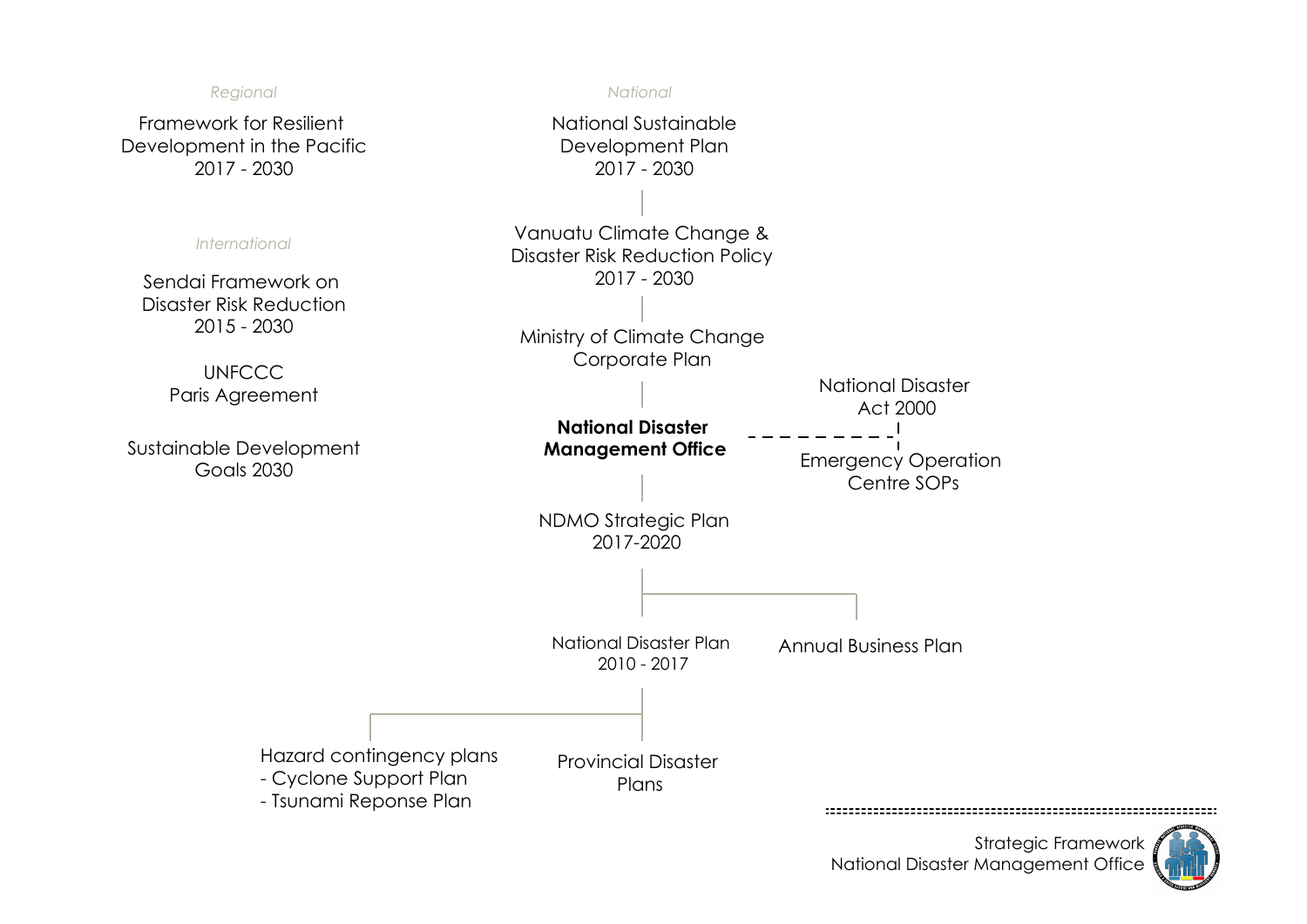

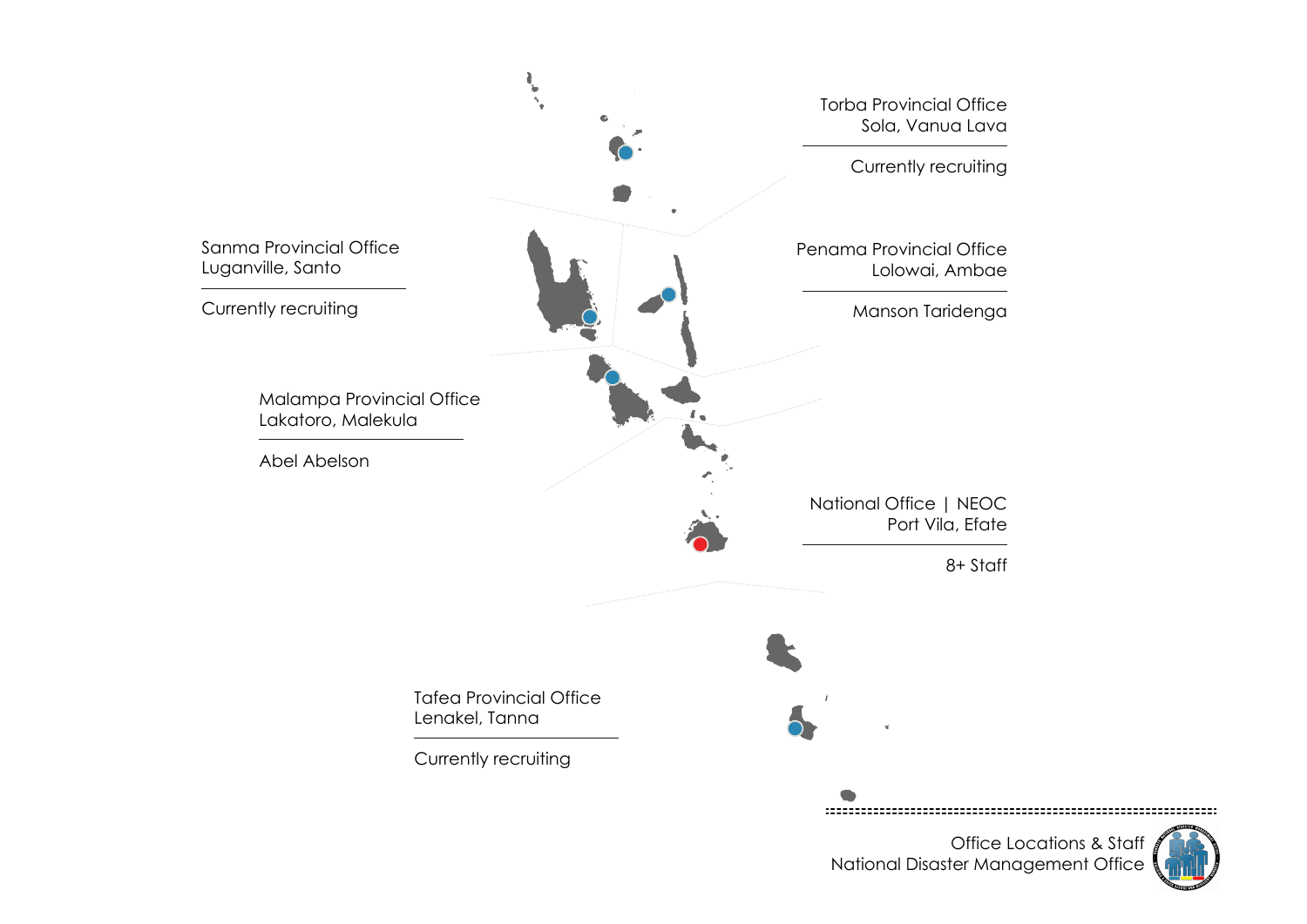Inter-Cluster Lead Agency

National Disaster Management Office

| Cluster                             | Lead Agency                                        | Co-lead           |
|-------------------------------------|----------------------------------------------------|-------------------|
| Education                           | Ministry of Education                              | Save the Children |
| <b>Emergency Telecommunications</b> | Office of the Government Chief Information Officer | Digicel           |
| Food Security & Agriculture         | Ministry of Agriculture                            | <b>FAO</b>        |
|                                     |                                                    |                   |
| <b>Gender &amp; Protection</b>      | <b>Department of Womens Affairs</b>                | <b>CARE</b>       |
|                                     |                                                    |                   |
| <b>Health &amp; Nutrition</b>       | Ministry of Health                                 | <b>WHO</b>        |
|                                     |                                                    |                   |
| Logistics                           | National Disaster Management Office                | <b>OXFAM</b>      |
|                                     |                                                    |                   |
| Shelter                             | Ministry of Public Works                           | <b>IFRC</b>       |
|                                     |                                                    |                   |
| Water, Sanitation & Hygiene         | Ministry of Geology, Mines & Water                 | <b>UNICEF</b>     |

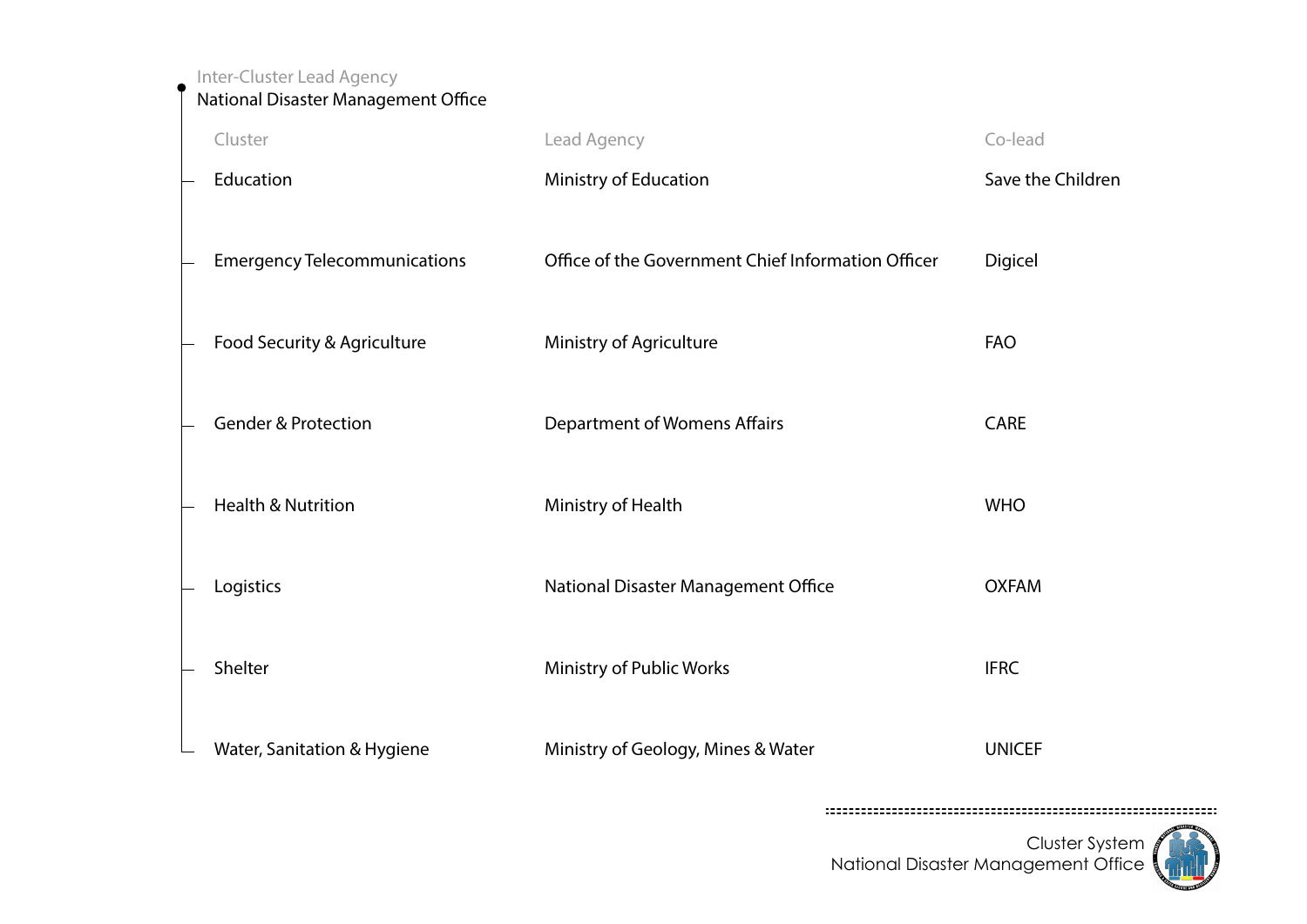#### **Prime Ministers Office**

*Director General Johnson Naviti Marakipule*

- Council of Ministers Secretariat
- Public Service
- Language Services Department
- Department of Strategic Management
- Vanuatu Major Projects Unit
- Office of the Chief Information Officer

#### **Ministry of Internal Affairs**

Director General Benjamin Shing

- Department of Local Authorities
- Department of Labor
- Department of Immigration
- Passports Office
- Electoral Office
- Civil Status Office

### **Ministry of Foreign Affairs & External Trade**

*Director General Yvon Basil*

- Department of Foreign Affairs
- Vanuatu Overseas Missions

#### **Ministry of Finance & Economic Management**

*Director General Tony Sewen*

- Finance Department
- Custom Department
- Rates & Taxes
- Licensing Office
- National Statistics Office
- Government Business Enterprise Unit\*
- Government Asset Registry\*
- Taxation Policy Unit

# **Ministry of Justice & Social Welfare**

*Director General Mark Peter Bekonan*

- Department of Women's Affairs
- Department of Correctional Services
- Judicial Services
- Liaison with National Council of Chiefs

# **Ministry of Health**

*Director General George Taleo*

- Department of Health
- Medical Store

### **Ministry of Infrastructure & Public Utilities**

*Director General Johnson Wabaiat*

- Public Works Department
- Ports and Marine Department
- Department of Civil Aviation
- Utilities Management Unit

#### **Ministry of Agriculture, Livestock, Forestry, Fishery & Biosecurity**

*Director General Howard Aru*

- Agriculture Department
- Forestry Department
- Department of Livestock
- Fisheries Department
- Biosecurity Department

#### **Ministry of Climate Change Adaptation, Geohazards, Meteorology & Energy**

*Director General Jesse Benjamin*

- Department of Energy
- Meteorology and Geohazards Department
- National Disaster Management Office
- Department of Environment

### **Ministry of Tourism, Trade & Commerce**

*Director General Marakon Alilee*

- Department of Trade
- Department of Industry
- Department of Cooperatives
- Vanuatu Tourism Development Office

### **Ministry of Lands, Environment, Mines & Water Resources**

*Director General Joe Ligo*

- Lands Department
- Land Referees Office
- Department of Geology & Mines
- Department of Rural Water Supply
- Department of Environment
- Department of Physical Planning

## **Ministry of Education**

*Director General Jessy Dick*

- Department of Education
- Curriculum Development Centre
- Examination Office
- Vanuatu Institute of Teacher Education
- Scholarships and Training Unit

#### **Ministry of Youth Development, Training & Sports**

#### *Director General*

• Department of Youth and Sports

Government Ministries & Departments National Disaster Management Office

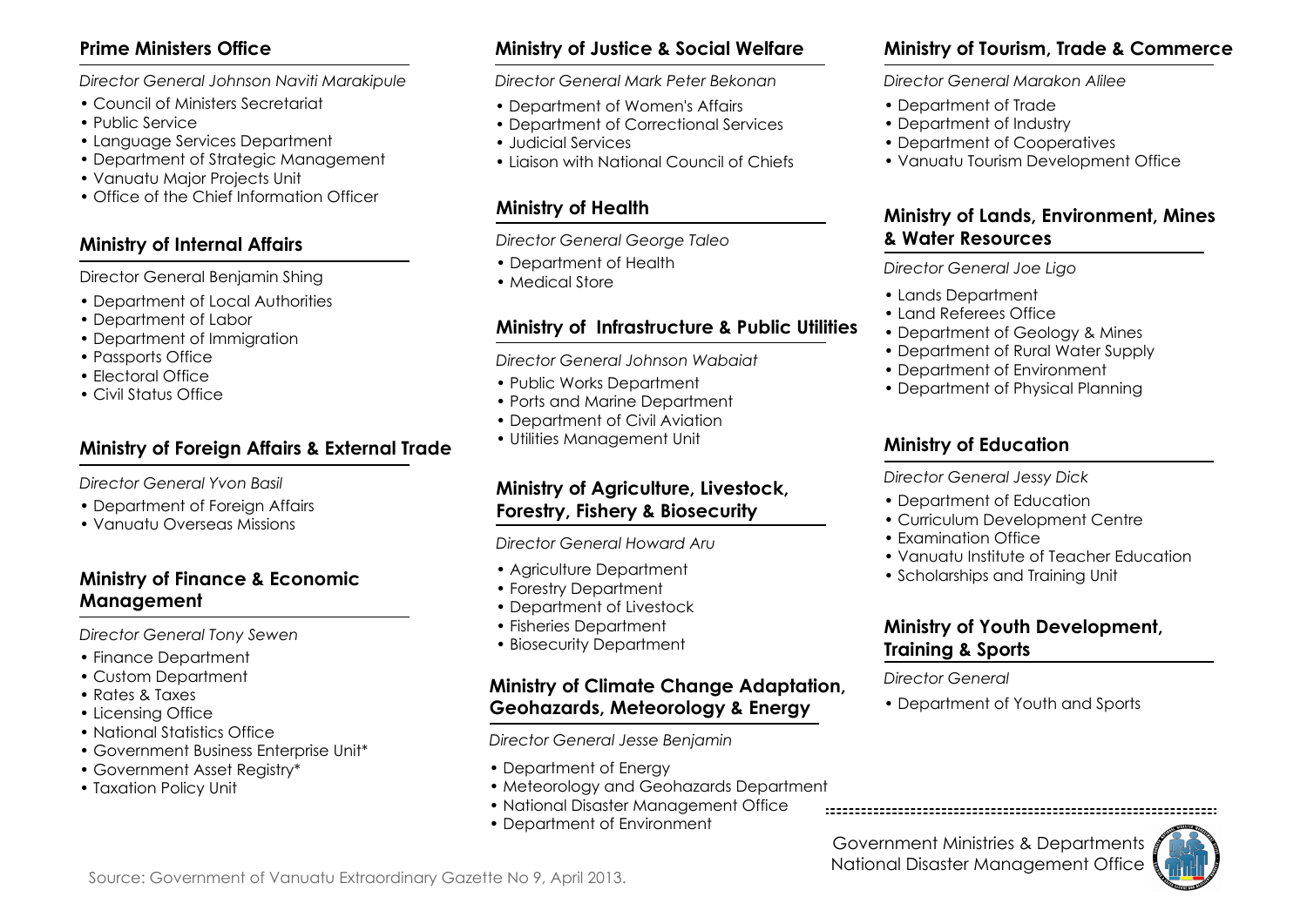| <b>Timeline</b> | <b>Funding Mechanism</b>                                                | Agency                               | <b>Maximum Value Pre-Condition</b> |                                                                                                                                  |
|-----------------|-------------------------------------------------------------------------|--------------------------------------|------------------------------------|----------------------------------------------------------------------------------------------------------------------------------|
|                 | <b>Emergency Fund</b>                                                   | Government of Vanuatu                | Vatu 25,000,000<br>$(-$US225,000)$ | National Disaster Committee &<br>Council of Ministers recommendation                                                             |
| Week 1          | AU Initial Emergency Fund                                               | <b>DFAT</b>                          | \$AU50,000                         | Discretion of the High Commissioner AU                                                                                           |
|                 | NZ Initial Emergency Fund                                               | <b>MFAT</b>                          | \$NZ50,000                         | Discretion of the High Commissioner NZ                                                                                           |
| Week 2          | Disaster Fund                                                           | Government of Vanuatu                | 1.5% of National<br><b>Budget</b>  | Assessment reports<br>Declaration of State of Emergency<br>National Disaster Committee &<br>Council of Ministers recommendation. |
|                 | <b>Flash Appeal Central</b><br><b>Emergency Response Fund</b><br>(CERF) | <b>UN OCHA</b>                       | Request                            | Multi-Cluster/Sector Initial<br>Rapid Assessment (MIRA)                                                                          |
| Week $3+$       | Emergency Response Fund (ERF)                                           | UN OCHA                              | Request                            | Humanitarian Action Plan                                                                                                         |
|                 | <b>Standby Recovery Financing</b><br>Facility (SRFF)                    | UNISDR   World Bank  <br><b>UNDP</b> | Request                            | Post Disaster Needs Analysis                                                                                                     |
|                 |                                                                         |                                      |                                    |                                                                                                                                  |